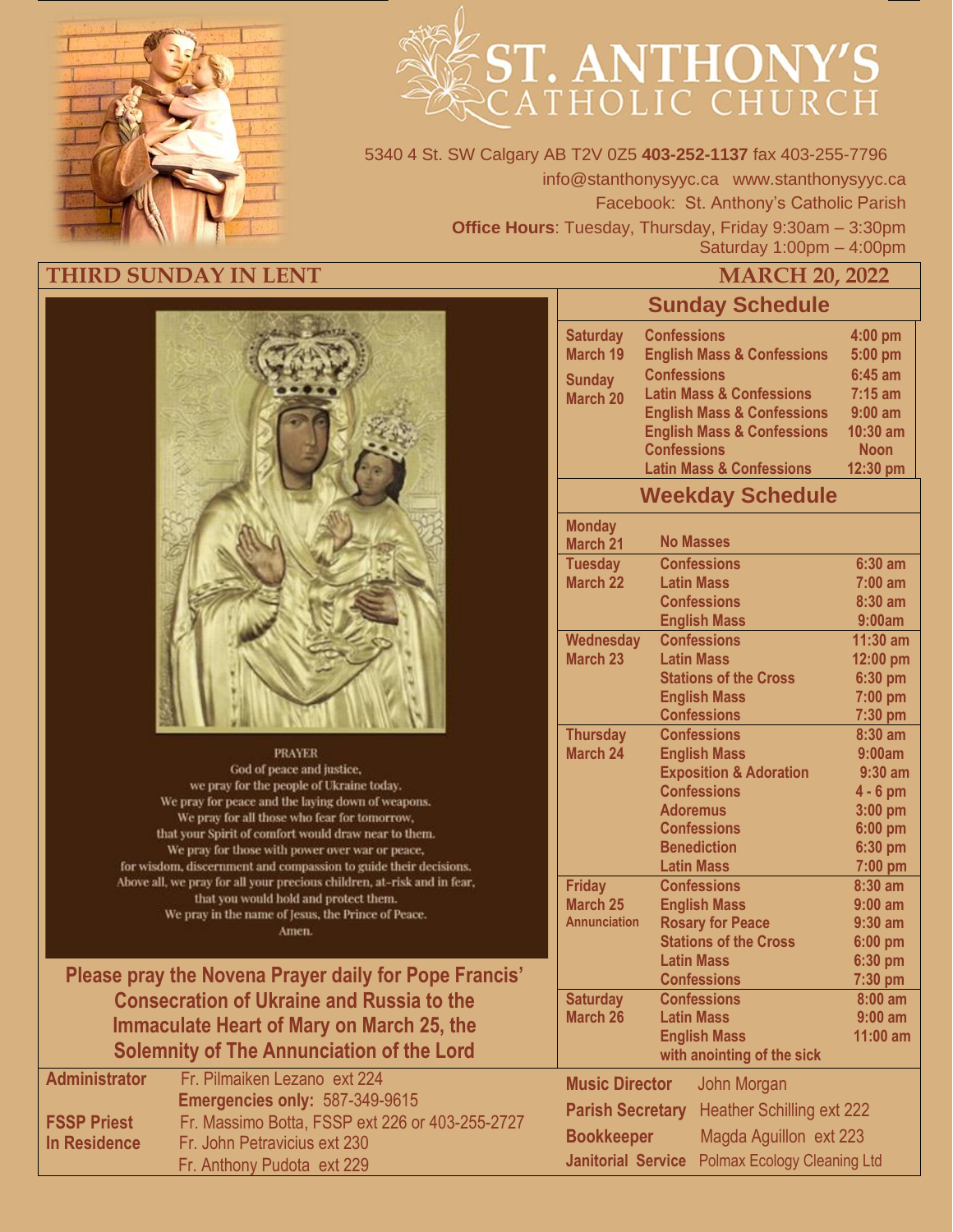Pastoral Notes

# **The Fig Tree**

Lent is the time to be humble and look at ourselves with sincerity. The Fig Tree, the parable Our Lord tells in the Gospel. in one way or another reflects each of us. As we go through life, and we examine our relationship with our loved ones, we come to realize that it is like a roller coaster, with ups and downs; with times of intensity and times of indifference; warm and cozy at times, lukewarm and distant at others. Our relationship with the Lord is no different.

Our life will hit spots that are level and smooth, when we feel good and balanced, when everything goes great. Sometimes it will be like rocky ground, it is not quite level, we find dunes, and unexpected obstacles, struggles, issues. At other times we will find that life becomes unbearable, we question God, we find it very difficult. As we swing throughout these times, our life bears little or no good fruit. During these different times of our life, we have to look at ourselves as the Fig Tree.

Even though the Fig Tree does not bear fruit, Our Lord does not look at this Fig Tree and discard it as worthless. Our Lord knows our inconsistencies; therefore He is a God of second chances. His commitment as the tender of the field is to care for this Fig Tree in such a way as to offer it every necessary opportunity to bear fruit. We are the Fig Tree. Our Lord will not discard us and consider us worthless. He will not throw us away, despite our inconsistency. He is always ready and willing to reach out to us in the ways we need so that our lives can once again bear much fruit.

We are almost halfway through our Lenten journey. If we are frustrated by not bearing fruit, by our inconsistency, Our Lord gives us the strength and nourishes us to have the resolution to persevere in His ways.

Do not be afraid to leave your old self behind, but embrace the new you that the Lord is nourishing, so you may bear fruit, and fruit in abundance.

## **RESOURCES FOR CHILDREN**

#### **The Kid's Bulletin**

**[https://thekidsbulletin.files.wordpress.com/2022/02/the](https://thekidsbulletin.files.wordpress.com/2022/02/the-kids-bulletin-lent-3.pdf)[kids-bulletin-lent-3.pdf](https://thekidsbulletin.files.wordpress.com/2022/02/the-kids-bulletin-lent-3.pdf)**

**Children's Liturgy of the Word with Miss Heidi (Catholic TV) <https://www.catholictv.org/childrens-liturgy.html>**

# **Livestream Sunday 10:30am**

<https://www.youtube.com/c/StAnthonysCatholicChurchCalgaryAB>

[Facebook.com/stanthonysyyc](https://www.facebook.com/stanthonysyyc/) or Telus Optik 877



# **[CCCB Daily Readings](http://ec2-34-245-7-114.eu-west-1.compute.amazonaws.com/daily-texts/reading/2022-03-20)**

Psalm: 103 Gospel: Luke 13.1-9

First Reading: Exodus 3.1-8a, 13-15 Second Reading: 1 Corinthians 10.1-6, 10-12

St. Anthony's Updates

**New time for Confessions during Lent** Beginning this **Thursday**, March 24, Confessions will be available between **4 pm and 6 pm** (during Adoration).

#### **Holy Week and Easter Choir**

Singers are invited to join the Holy Week and Easter Choir. Contact [John.Morgan@calgarydiocese.ca](mailto:John.Morgan@calgarydiocese.ca) to join.

#### **Rosary for Peace**

Please join us to prayer the Rosary for Peace in Ukraine and the world on Fridays after the 9:30am Mass.

#### **Synod Consultation at St. Anthony's**.

Members of our community who participated in our first Listening Session will be available after the Masses this weekend to chat with you about their experience and invite you to participate in our second Listening Session **Monday, March 28 at 7pm in the parish hall**. You can also register to attend at [parishsynod@stanthonysyyc.ca](mailto:parishsynod@stanthonysyyc.ca)

#### **Ministry Fair March 26/27**

As we move forward to resume our community activities at St. Anthony's we are excited to invite you to attend our Ministry Fair on the weekend of March 26/27 after all the Masses in the Parish Hall. Come and learn more about your opportunities to participate in our community.

### **Healing Corner**

Lord, I know that I always am in need of Your love and care in my life. I need to be nourished by You so that I can bear the fruit that You desire from me. Help me to be open to the ways in which You wish to nourish my soul so that I can accomplish all that You have in mind for me. Jesus, I trust in You. Amen.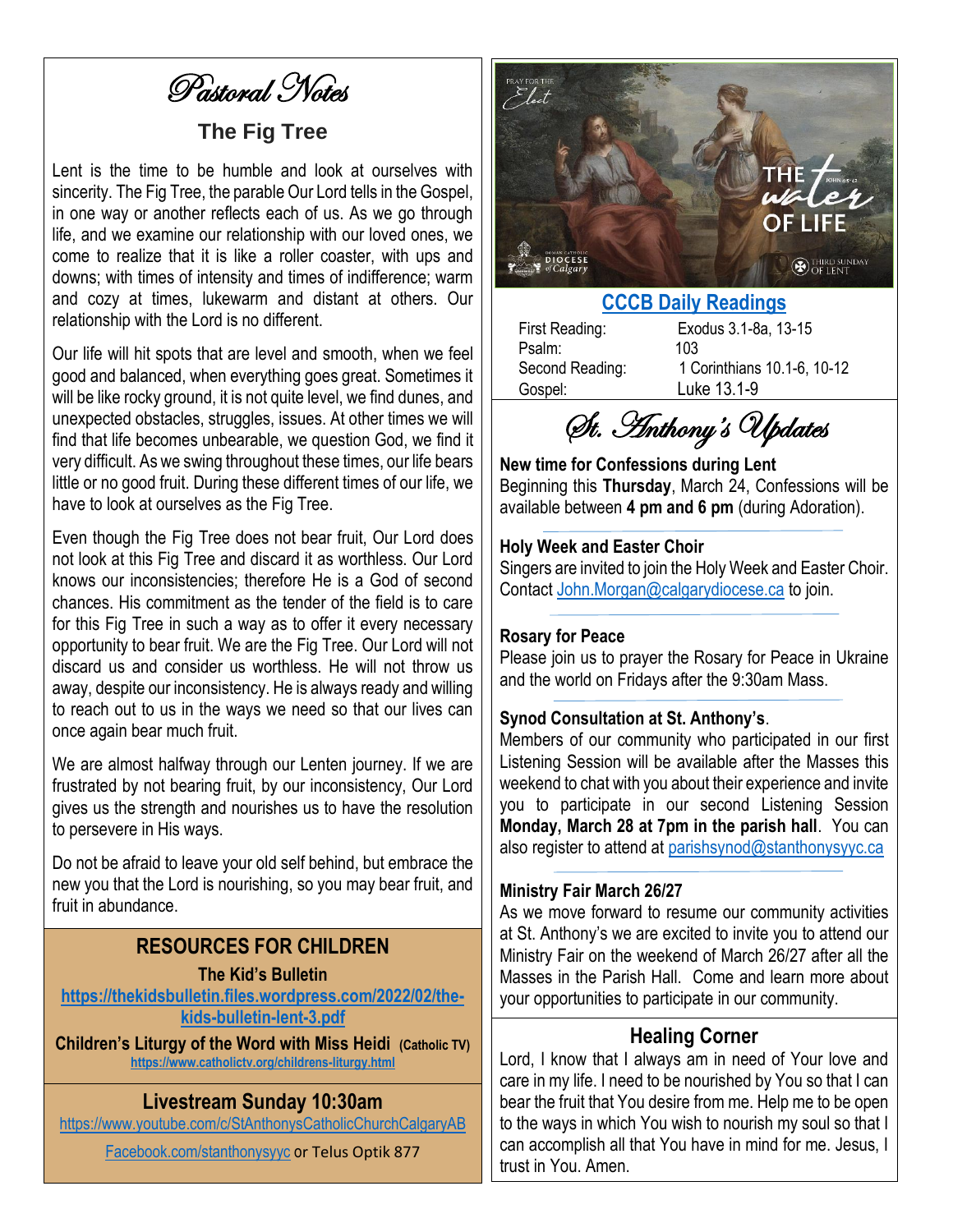# **MASS INTENTIONS**

| Sunday, March 20                                                                                     |            |                                                  |  |  |  |
|------------------------------------------------------------------------------------------------------|------------|--------------------------------------------------|--|--|--|
| 7:15am Latin                                                                                         | SI         | <b>Private Intention</b>                         |  |  |  |
| 9:00am English                                                                                       | SI         | All Parishioners                                 |  |  |  |
|                                                                                                      | SI         | Alana, Peggy, and Irene                          |  |  |  |
| 10:30am English                                                                                      | SI         | Dusan Tomas Sr.                                  |  |  |  |
| 12:30 pm Latin                                                                                       | SI         | Elvin & Clara Mckinney                           |  |  |  |
| <b>Monday, March 21</b>                                                                              |            | No Masses                                        |  |  |  |
| Tuesday, March 22                                                                                    |            |                                                  |  |  |  |
| 7:00am Latin                                                                                         | SI         | <b>Patrick McKinnon</b>                          |  |  |  |
| 9:00am English                                                                                       | SI         | <b>Gord Vargic</b>                               |  |  |  |
|                                                                                                      | SI         | Kristina Tomas                                   |  |  |  |
| <b>Wednesday, March 23</b>                                                                           |            |                                                  |  |  |  |
| 12:00pm Latin                                                                                        | <b>RIP</b> | <b>Gunter Ulbrich</b>                            |  |  |  |
| 7:00pm English                                                                                       | <b>RIP</b> | <b>Marlito Licudine</b>                          |  |  |  |
|                                                                                                      | <b>RIP</b> | Nicanor & Jesse Alger                            |  |  |  |
| Thursday, March 24                                                                                   |            |                                                  |  |  |  |
| 9:00am English                                                                                       | <b>RIP</b> | Anna Kolibas                                     |  |  |  |
|                                                                                                      | SI         | Joerg Hannes                                     |  |  |  |
| 7:00pm Latin                                                                                         | SI         | Davide Botta                                     |  |  |  |
|                                                                                                      |            |                                                  |  |  |  |
| Friday, March 25                                                                                     |            |                                                  |  |  |  |
| 9:00am English                                                                                       | <b>RIP</b> | Lilia Bettencourt                                |  |  |  |
|                                                                                                      | SI         | Raveen Rahulan                                   |  |  |  |
| 6:30pm Latin                                                                                         | SI         | Mary Sarro                                       |  |  |  |
| Saturday, March 26                                                                                   |            |                                                  |  |  |  |
| 9:00am Latin                                                                                         | SI         | Gemma Katcharov                                  |  |  |  |
| 11:00am English                                                                                      | <b>SI</b>  | Cynthia B. Dy                                    |  |  |  |
| 5:00pm English                                                                                       | <b>RIP</b> | Larry Hudon                                      |  |  |  |
|                                                                                                      | SI         | Rasto Tomas Family                               |  |  |  |
|                                                                                                      |            | <b>LATIN MASS CALENDAR</b>                       |  |  |  |
| Sunday, March 20<br>1st CL Third Sunday of Lent                                                      |            |                                                  |  |  |  |
| Sunday, March 27                                                                                     |            | 1st CL (Laetare) 4th Sunday of Lent              |  |  |  |
| Sunday, April 3                                                                                      |            | 1st CL Passion Sunday                            |  |  |  |
| LET US PRAY FOR THE SICK                                                                             |            |                                                  |  |  |  |
| Lorenzo, Rose Dourado, Morris Drydyk, Lois Goodfellow,                                               |            |                                                  |  |  |  |
| Eloise Killam, Evelyn Manser, Carter McLachalan,                                                     |            |                                                  |  |  |  |
| Johnson Mont, Leanne Morgan, Charlene Munn,                                                          |            |                                                  |  |  |  |
| Veronica Wong, Colleen Yey                                                                           |            |                                                  |  |  |  |
| May the Lord grant them healing, comfort, and peace.                                                 |            |                                                  |  |  |  |
|                                                                                                      |            |                                                  |  |  |  |
| <b>REST IN PEACE</b><br><b>Mary Roberge</b>                                                          |            |                                                  |  |  |  |
|                                                                                                      |            | Our heartfelt sympathies to her family.          |  |  |  |
|                                                                                                      |            |                                                  |  |  |  |
| May her soul and the souls of all the faithful departed, through<br>the mercy of God, rest in peace. |            |                                                  |  |  |  |
|                                                                                                      |            | The Lord is kind and merciful and calls us to    |  |  |  |
| proclaim His Name. Consider service in the                                                           |            |                                                  |  |  |  |
| priesthood or consecrated life. If God is calling                                                    |            |                                                  |  |  |  |
|                                                                                                      |            | you, to be a priest, religious or deacon, visit: |  |  |  |

**[catholicyyc.ca/vocations](http://www.catholicyyc.ca/vocations)**



# **WEEKLY ADORATION**

**Thursday March 24 10 am – 6 pm**

**Adoremus 3-4pm Confessions 4-6pm**

**If there is anything you need, pray for it. Philippians 4:6** [Red Altar Candle Offering](https://stanthonysyyc.ca/wp-content/uploads/2020/10/RED-ALTAR-CANDLE-OFFERING.pdf)

A minimum of 2 people per hour are required Please Register [in advance](https://volunteersignup.org/EXBPK) on our website or sign in at the office door.

# **PASCHAL TRIDUUM SCHEDULE**

# **Commemoration of the Lord's Supper**

Followed by Adoration of the Blessed Sacrament at the Altar of Repose

**6:30pm English**

**Thursday**

**Holy** 

**April 14**

**Good Friday**

**April 15**

**8:30pm Latin** 

**Commemoration of the Lord's Passion**

(Parish Hall) until midnight.

**Noon Stations of the Cross**

**3:00pm English**

**5:30pm Latin** 

**Easter Vigil Commemoration of the Lord's Resurrection 8:00pm English**

#### **April 16 11:00pm Latin**

# **Lenten Reconciliation at St. Anthony's**

**Sundays 6:45am – 2:00pm (1/2 hour before and during all Masses)**

**Mondays & Tuesdays 6:30 – 6:50am, 8:30 – 8:50am**

**Wednesdays 11:30 – 11:50am, 7:30 – 8:00pm**

**Thursdays – 8:30 – 8:50am, 4:00 - 6:20pm**

**Fridays – 8:30 – 8:50am, 7:30 – 8:00pm**

**Saturdays – 8:00 – 8:50am, 4:00 – 4:50pm**

**Our parish relies on your regular offertory giving for maintenance and growth and outreach. Thank you for your generosity. E-transfer:** isupport@stanthonysyyc.ca

# **Pre-Authorized Withdrawal registration** & **Credit Card donations:** [stanthonysyyc.ca/donation](https://stanthonysyyc.ca/donation/)

**Mail cheques to:** 5340 4 Street SW, Calgary, T2V 0Z5